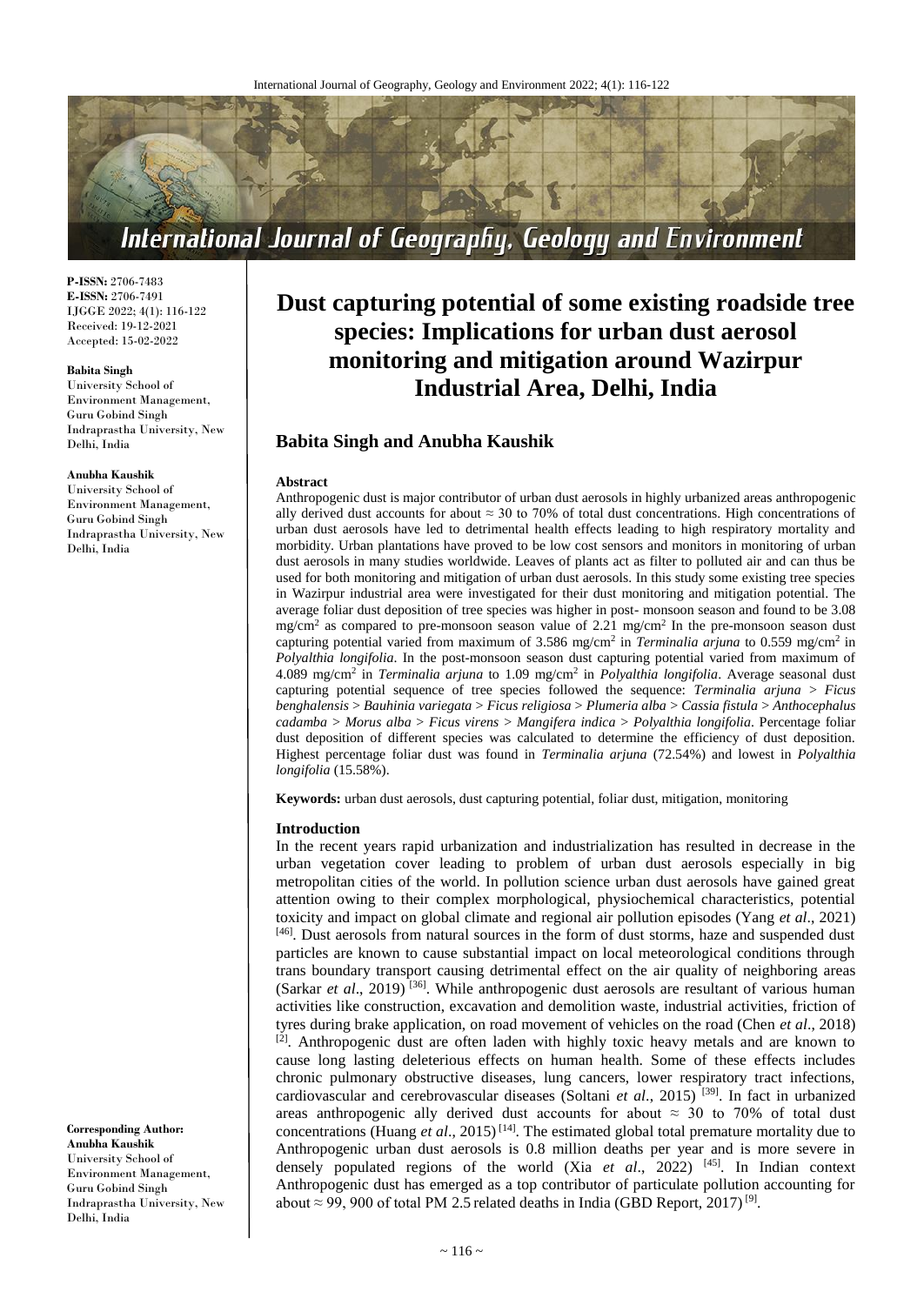Studies attribute a significant proportion of about 40% of the total air pollution to presence of dust in air (Kaler *et al*., 2016) [17] . In fact aerosol concentration over India have been reported to be three times higher than global mean value due to higher dust loadings (Dey *et al*., 2010) [6] . In a recent study Xia *et al* developed Anthropogenic Dust emission inventory constrained by satellite retrievals and implemented it in a global climate model which estimated that at the national level, China and India together bear more than 50% of premature deaths worldwide, resulting from elevated total PM 2.5 concentrations in which India directly suffers from approximately half of the health risks from Anthropogenic dust pollutants worldwide.

Urban vegetation provides great ecosystem service value by provisioning storm water reduction conserving energy and air quality improvement (Rossi *et al*., 2022) [33]. Many studies indicate potential of urban trees in mitigation of urban dust aerosols (Javanmard *et al*., 2020; Roy *et al*., 2020; Singh *et al*., 2021; Molnar *et al*., 2020) [34, 38, 28] . Trees provide large deposition surface for urban dust aerosols. They filter the polluted air and thereby removing toxic particles from traffic and industrial emissions. However the pollution abatement potential of trees along polluted environments depends on various factors such as leaf surface, leaf size, shape and phyllotaxy, petiole size and cuticular features, canopy structure, height of plant and meteorological conditions (Leonard *et al*., 2016; Meravi *et al*., 2021; Singh *et al*., 2021; Wang *et al*., 2021) [20, 26, 38, 43] . Deposition and subsequent removal of deposited particles on leaf surface differ significantly among different species. Some species are more efficient and some are less even being present in same polluted environment (Li *et al*., 2019) [21]. Morphological features of leaf are important in determining the dust capturing potential of the leaves. Foliar features such as leaf roughness, stickiness, presence of grooves and trichomes facilitate more dust retention then smooth non sticky leaves without grooves and trichomes (Kardel *et al*., 2012; Ram *et al*., 2014; Sæbø *et al*., 2012) [32,35]. Leaf characteristics such as leaf orientation, sessile/non-sessile nature are also important in affecting dust deposition on plant leaves. Monitoring of dust aerosols is done routinely by air pollution monitoring stations using conventional filter based techniques. Worldwide there is a great emphasis on application of low cost sensors and greener technologies with high spatial and temporal resolution to monitor and mitigate the problem of urban dust aerosols, since conventional monitoring through chemical filters is expensive and time consuming methodology (Wang *et al*., 2019) [42] . Moreover there is limited understanding of anthropogenic urban dust aerosol emissions because of the difficulty of identifying and measuring them, which derives from strong heterogeneities in the sources (Mahowald *et al*., 2002) [25]. Monitoring of through plant leaves filters not only provides greater spatial and temporal resolution but also essentially is a low cost technique (Weerakkody *et al*., 2018) [44] .

Delhi being the capital metropolitan city of India is facing

high load of about 52 Gg of dust load every year which is very high as compared to its global counterparts (Kumar *et al*., 2015) [19]. Source apportionment studies conducted in recent years indicate that dust is the main contributor of air pollution in Delhi. Dust from roads and construction sites constitute about 17% of respirable, 25% of coarser  $PM_{10}$ (Sharma *et al.*, 2018) <sup>[37]</sup>. Lots of measures are being adopted in Delhi for curbing menace of urban dust aerosols like implementation of Graded Response Action Programme, Installation of 23 anti- smog guns at key traffic intersections of Delhi (Gulia  $et \ al., \ 2022)$ <sup>[10]</sup>, implementation of 14 anti-dust pollution guidelines, sprinkling of water along roadside areas, proposed application of dust suppressants and plantations along roadside areas (Gulia *et al.*, 2019) <sup>[11]</sup>. These short term management plans are not sufficient in tackling urban dust aerosols in Delhi therefore for the long term comprehensive management of dust pollution mitigation plans focussing on application of urban tress is much needed (Ganguly *et al*.,  $2020$ <sup>[8]</sup>. A study by Jain *et al.*,  $2021^{[15]}$  concluded that increase in greenness index of highly polluted areas having high commercial and industrial built up can help in alleviating high concentration of pollutant levels and improve air quality of Delhi. In this scenario it is very important to update and gather important information about existing roadside trees, their dust capturing potential and role in mitigation of urban dust aerosols. Therefore this study aims to explore the dust capturing potential of existing roadside tree species to mitigate urban dust aerosol in Wazirpur Industrial area which is second most polluted industrial cluster of India.

## **2. Materials and Methods**

#### **2.1. Study area**

The study was conducted in metropolitan city of Delhi, India (Fig 1). Delhi which has a population of nearly 29 million inhabitants and is divided into 11 districts. With a population of 16.7 million having annual growth rate of  $1.92\%$  (Census. 2011)<sup>[1]</sup> and population density 11, 297  $\mathrm{Km}^2$  with 93% population living in urban areas compared to national average of 31.16% (SAD, 2014), it is second most populous metropolis in India. The city has been recognized as one of the main centre for industrial and economic growth with 22,000 industrial units. In the present study Wazirpur industrial area a heavily industrialized region containing 2, 294 industries comprising of a large number of steel pickling units, hazardous electroplating industries, metal casting units was selected as a study area. The area is surrounded by high commercial and residential activities and marked by extreme cold winter and dry hot summer climatic conditions. The temperature shows wide variations ranging from minimum of  $7.3^{\circ}$ in winter to  $47^{\circ}$ in summer with a mean annual rainfall of 611.8 mm. The region is also one of the known air pollution hotspot and sink for atmospheric aerosols from neighboring states. Fig.1 represents study area with sampling points.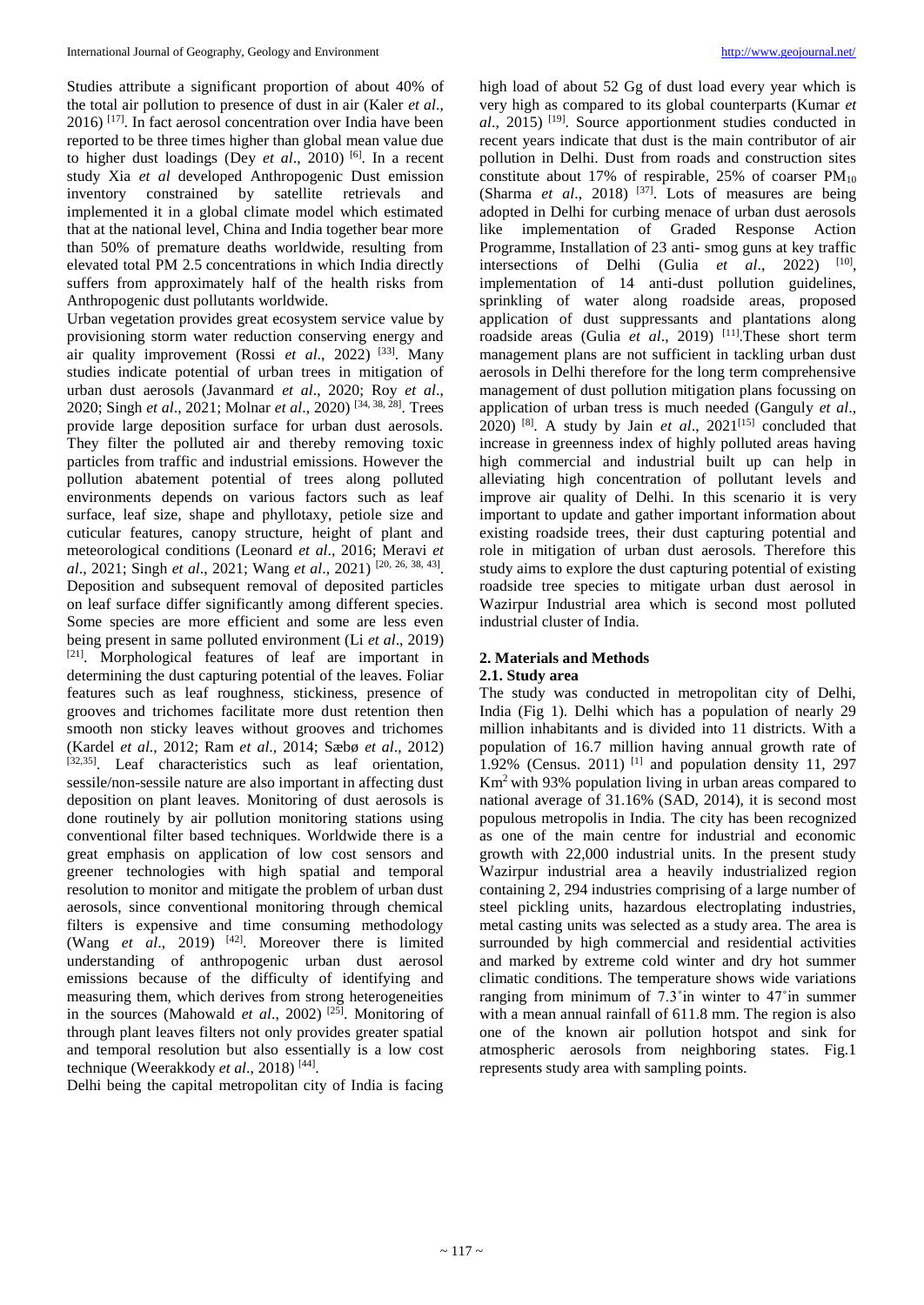

**Fig 1:** Map of Wazirpur industrial area showing sampling locations

#### **2.2 Species selection and sampling**

Prior to sampling a physical survey was done and the selection of tree species was done on the basis of local availability. Fully mature leaf samples of each selected species were collected during early morning hours (7 am to 9 am) in triplicates from a height of about 1.5 m from the ground. The leaves were detached from the trees using scissors and placed in zip lock bags and were brought in the lab for further analysis. Table 1 provides a detailed description of tree species used in this study. The sampling frequency was once a week and the samples were collected on a seasonal basis for both Pre-monsoon and Post monsoon.

## **2.3 Foliar dust deposition of tree species**

Six leaves from each of the selected species were taken for the measurement of leaf surface area and foliar dust deposition. To screen species with high foliar dust deposition, dust capturing potential of each tree species was calculated gravimetrically. The leaves with dust particles were weighed with the help of digital balance (Sartorius) with accuracy of 0.1 mg and marked as  $W_1$  for each species.

In the next step dust adhering on the leaf surface was carefully washed from the leaf using brush and distilled water and the leaves were blotted dry and reweighed and marked as  $W_2$ . Measurement of leaf area was done using graphical method and marked as A (Das *et al*., 2012). Finally, dust capturing potential  $(mg/cm<sup>2</sup>)$  for each species was calculated using formula  $W = (W_1 - W_2) / A$  Where, W = Foliar dust deposition (mg/ cm<sup>2</sup>);  $W_1$  = initial weight of leaf with dust;  $W_2$  = final weight of leaf without dust; A = leaf surface area (cm<sup>2</sup>).

## **2.4 Calculation of percentage (%) foliar dust deposition** Percentage foliar dust deposition for each tree species was calculated using following formula

Foliar dust capture  $(\%)$  = Dust deposition on the leaf area of particular plant species / Sum of average dust deposits of all plant species under different sampling sites ×100

Further The tree species were categorized into three frequency classes based on percentage (%) dust capturing potential as follows (CPCB., 2007; Das *et al*., 2012), Low: < 10% dust capture; Medium: 11-20% dust capture; High: > 21% dust capture.

**Table 1:** Morphological features of selected Tree species in Wazirpur industrial area

| S. No. | <b>Tree species</b>             | <b>Tree type</b> | <b>Canopy Shape</b>       | <b>Phyllotaxy</b> | Leaf shape             | <b>Leaf Margin</b> | <b>Surface</b>         |
|--------|---------------------------------|------------------|---------------------------|-------------------|------------------------|--------------------|------------------------|
|        | Terminalia arjuna               | Deciduous        | Spreading                 | Opposite          | Oblong Lanceolate      | Entire             | Smooth leathery hairy  |
| 2      | <i>Ficus virens</i>             | Deciduous        | Spreading                 | Opposite          | <b>Oval Lanceolate</b> | Entire wavy        | Smooth leathery hairy  |
| 3      | Mangifera indica                | Evergreen        | Spreading                 | Alternate         | Lanceolate             | Entire             | Fibrous                |
| 4      | Ficus benghalensis              |                  | Deciduous Round Spreading | Alternate         | Elliptical             | Entire             | Leathery               |
| 5      | Cassia fistula                  | Deciduous        | Round                     | Alternate         | Oval                   | Entire             | Hairy                  |
| 6      | Polyalthia longifolia           | Evergreen        | Conical                   | Alternate         | Linear Lanceolate      | Wavy               | Glossy smooth          |
|        | Ficus religiosa                 | Deciduous        | Spreading                 | Alternate         | Cordate                | <b>Entire Wavy</b> | Smooth                 |
| 8      | Plumeria alba                   | Deciduous        | Round                     | Alternate         | Elliptical             | Entire             | <b>Smooth Leathery</b> |
| 9      | Bauhinia variegata              | Deciduous        | Round                     | Alternate         | Simple lobed           | Entire             | Smooth glabrous        |
| 10     | Morus alba                      | Deciduous        | Oval                      | Alternate         | Simple lobed           | Toothed            | Rough                  |
| 11     | Anthosephalus cadamba Deciduous |                  | Round                     | Opposite          | Elliptical             | Entire             | Smooth shiny           |

Table 2: Summation of average foliar dust deposition (mg/cm<sup>2</sup>) of different sampling sites in different seasons in Wazirpur industrial area

| Pre-monsoon season | Post-monsoon season | verage      |
|--------------------|---------------------|-------------|
| ----               | 3.08                | ാറ<br>ے ، ب |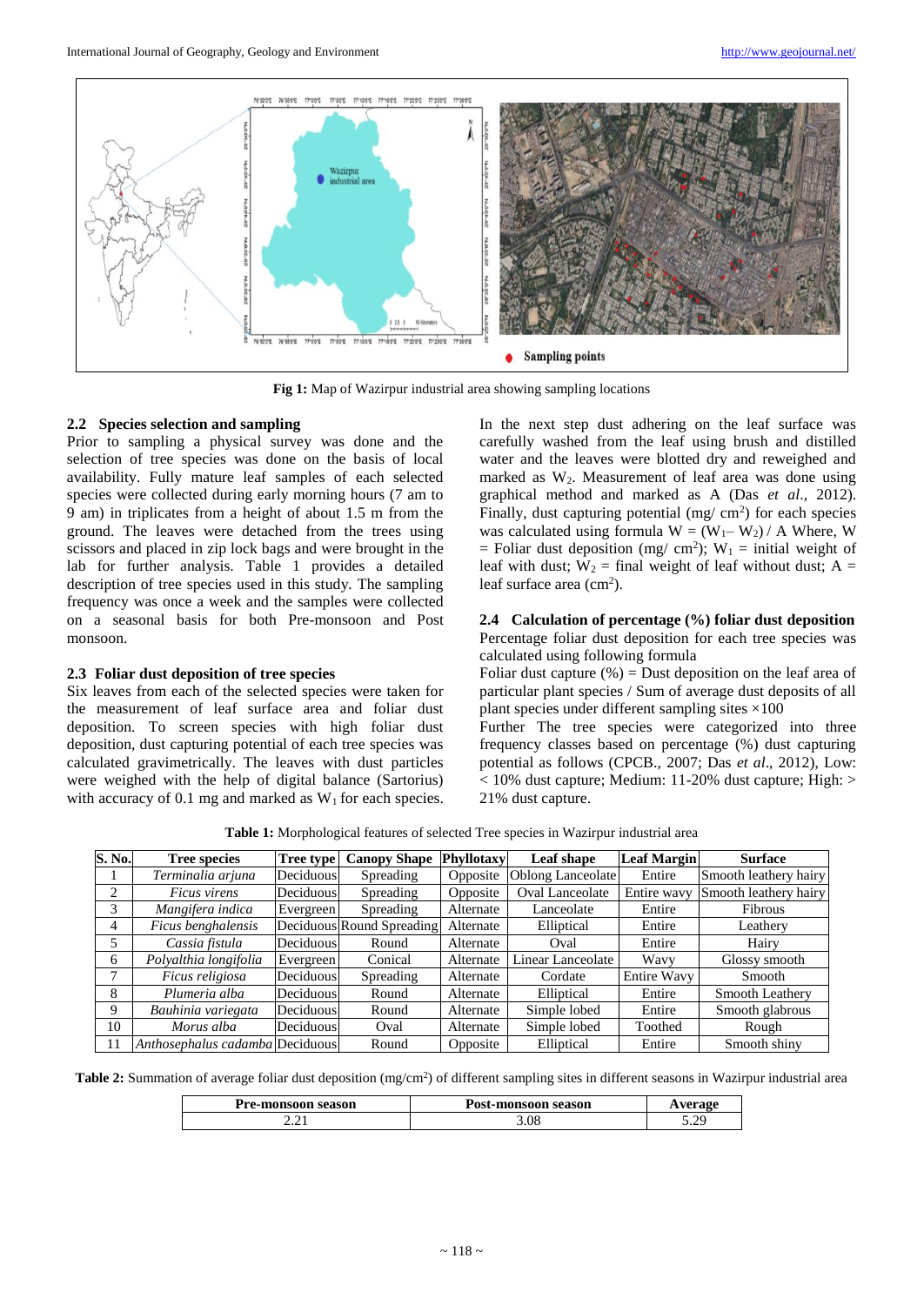**Table 3:** Percentage foliar dust deposition and allocated frequency classes for selected tree species in Wazirpur industrial area

| S. No.         | <b>Tree species</b>   | <b>Common Name</b> | Family         | (%) Percentage foliar dust deposition Frequency class |        |
|----------------|-----------------------|--------------------|----------------|-------------------------------------------------------|--------|
|                | Terminalia arjuna     | Arjun              | Combretaceae   | 72.54                                                 | High   |
| 2              | Ficus virens          | Pilkhan            | Moraceae       | 58.68                                                 | High   |
| 3              | Mangifera indica      | Mango              | Anacardiaceae  | 19.94                                                 | Medium |
| $\overline{4}$ | Ficus benghalensis    | Banyan             | Moraceae       | 60.05                                                 | High   |
| 5              | Cassia fistula        | Amaltas            | Caesalpinaceae | 37.70                                                 | High   |
| 6              | Polyalthia longifolia | Ashoka             | Annonaceae     | 15.58                                                 | Medium |
| 7              | Ficus religiosa       | Peepal             | Moraceae       | 46.32                                                 | High   |
| 8              | Plumeria alba         | Frangipani         | Apocynaceae    | 30.16                                                 | High   |
| 9              | Bauhinia variegata    | Kachnar            | Fabaceae       | 47.31                                                 | High   |
| 10             | Morus alba            | Mulberry           | Moraceae       | 43.67                                                 | High   |
| 11             | Anthocephalus kadamba | Kadam              | Rubiaceae      | 29.47                                                 | High   |



**Fig 2:** Dust capturing potential of tree species

# **3. Results and Discussion**

#### **3.1 Dust capturing potential**

Urban dust aerosols have become significant problem in urbanized areas especially industrial areas. Wazirpur industrial area is a recognized air pollution hotspot having high concentration of particulate matter therefore dust capturing potential for different tree species exposed to vehicular traffic sources and industrial emissions was calculated to mitigate urban dust aerosol in and around Wazirpur industrial area. Fig 2 shows dust capturing potential of different tree species and their seasonal variations in the study site. Species under study responded differently to the prevalent urban dust aerosols in the area.

In the pre-monsoon season dust capturing potential varied from maximum of 3.586 mg/cm<sup>2</sup> in *Terminalia arjuna* to 0.559 mg/cm<sup>2</sup> in *Polyalthia longifolia.* Overall the trend of dust capturing potential in the species under study followed the sequence*: Terminalia arjuna> Ficus benghalensis > Ficus virens > Bauhinia variegata > Ficus religiosa > Morus alba > Cassia fistula > Plumeria alba > Anthocephalus cadamba > Mangifera indica > Polyalthia longifolia.* In post- monsoon season also *Terminalia Arjuna* showed maximum dust capturing potential of 4.089 mg/cm<sup>2</sup> and *Polyalthia longifolia* showed minimum dust capturing potential of  $1.09$  mg/cm<sup>2</sup>. Overall the trend for dust capturing potential followed the same sequence as that of Pre- monsoon season: *Terminalia arjuna> Ficus benghalensis > Ficus virens > Bauhinia variegata > Ficus religiosa > Morus alba > Cassia fistula > Plumeria alba > Anthocephalus cadamba > Mangifera indica > Polyalthia longifolia.* Average seasonal dust capturing potential sequence of tree species followed the sequence: *Terminalia arjuna > Ficus benghalensis > Bauhinia variegata > Ficus religiosa > Plumeria alba > Cassia fistula > Anthocephalus* 

*cadamba > Morus alba > Ficus virens > Mangifera indica > Polyalthia longifolia.* Summation of average foliar dust deposition of different sampling sites in different seasons in the study area was done and results indicated that foliar dust deposition of tree species was higher in post- monsoon season and found to be  $3.08 \text{ mg/cm}^2$  as compared to pre monsoon season value of 2.21 mg/cm<sup>2</sup>. Industrial operations, traffic movement unpaved roads, poor road conditions, trans boundary transport of emissions from crop residue burning in nearby states, local meteorological conditions, lower temperature, calm conditions and lower mixing of atmospheric particulates results in higher dust conditions in the post-monsoon season in the study area consequently average foliar dust deposition on the leaves was found to be higher in post- monsoon season then premonsoon. Lower temperature, foggy and dew conditions allowed more adherence of particles on the leaf surface in post – monsoon, while in the Pre-monsoon windy condition resulted in the lower deposition of the dust on leaf surface (Hrotkó *et al*., 2021; Meravi *et al*., 2021) [13, 26]. Deciduous/ Evergreen nature of trees has profound effect on dust deposition on the leaves in pre-monsoon season deciduous trees shed their leaves while in the evergreen species there is emergence of newer smooth and shiny leaves (Przybysz *et al*., 2019) [31]. These factors contribute little or less dust particle adherence and deposition on the leaf surface. These results of the present study confirm the findings of other studies confirming that dust retention capability of shows variations among different species (Li *et al*., 2019; Liu *et al*., 2017 Singh *et al*., 2021; Zhang *et al*., 2016) [21, 24, 38, 47] . The area is highly industrialised region with steel and electroplating industries, where there is high prevalence of particulate matter as a result the trees present in this area have to bear the stress of high pollution load and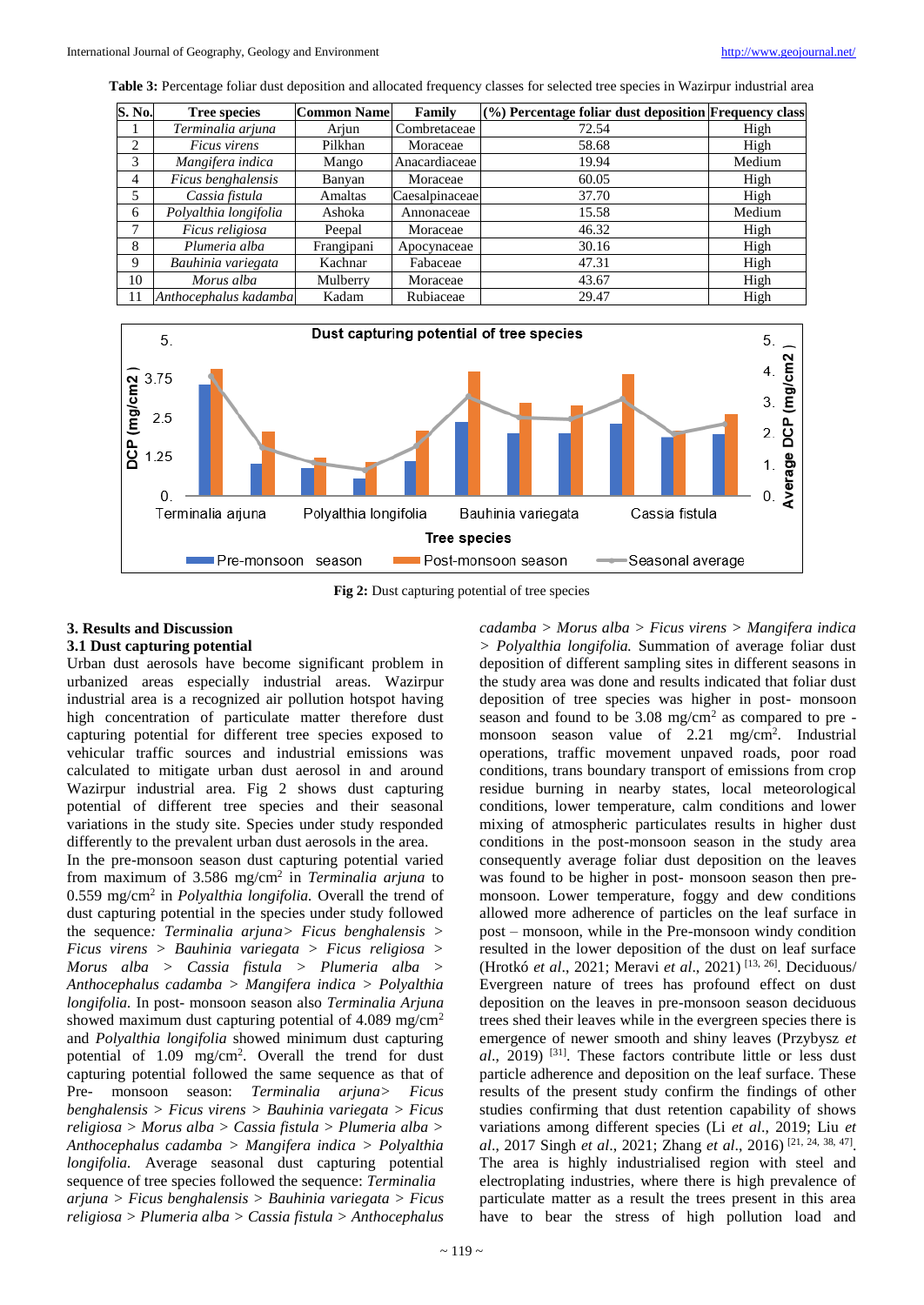consequently the amount of foliar dust deposition of species present in this area is high (Liu *et al*., 2012; Prusty *et al*.,  $2005$ )  $[22, 30]$ . Dust deposition and accumulation is determined by variety of factors such as leaf size, shape, orientation, texture, presence and absence of trichomes, length of petioles (Leonard *et al.*, 2016)<sup>[20]</sup>. Leaves having hairy, waxy coatings, rough surface with slightly folded leaf margins are known to accumulate more dust than smooth leaves (Corada *et al*., 2021) [3] . Among all the studied species *Terminalia arjuna* showed both highest dust capturing potential in both pre- monsoon and post-monsoon season ranking first among all studied species, which can be contributed to distinct morphological features of this tree which makes it to intercept more particles and facilitate higher dust capturing potential. Dense canopy structure, shorter petiole length, semi erect leaf orientation and crenate leaf margin increases the effective surface area of the leaf available to trap dust particles. Presence of hairs on adaxial and abaxial surfaces, longer leaf hairs, presence of hairs on leaf petiole, stem and leaf margin, prominent leaf venation all these features make interception of dust particles more efficiently and consequently more foliar dust deposition (Pallawalla *et al*., 2013) [29] . *Ficus benghalensis* was ranked second in dust capturing potential this species possesses large horizontally oriented hairy leathery leaves with waxy coatings, slightly folded margins and sunken stomata which facilitate condensation of water vapour during transpiration increasing moisture content on the leaf surface and thereby causing more dust capturing potential (Tanushree *et al*., 2011). *Ficus virens* wrinkled form of cuticle with deep grooves which easily retain dust (Liu *et al*., 2012) [22] makes it to accumulate more dust since deep grooves intercept more particles making release of particles less likely (Mo *et*  al., 2015)<sup>[27]</sup>, ranking it third among studied species. *Bauhinia variegata* ranked fourth among the eleven studied species, micromorphology of both adaxial and abaxial surface of leaf is very rough with scales in this plant, which makes ultrafine particles to get trapped on the leaf surface. Also round headed crown, dense leaves plays special role in its ability for particulate capturing (Sultan *et al.*, 2022)<sup>[41]</sup>. *Ficus religiosa* ranked fifth among all studied species, leaves of this tree has smooth adaxial texture without trichomes with slightly rough abaxial surface and presence of micromorphological features like cuticular arches which favours dust deposition through Brownian diffusion (Jamil *et al*., 2009) [16] . *Morus alba* has pubescent leaf with large surface area, coarse and rough texture and serrate margins. It has both glandular and non-glandular type of trichomes on both surfaces of the leaf (Singh *et al*., 2021) [38] , which seem to increase the dust capturing capacity of the leaves ranking it sixth among studied species. In *Cassia fistula* glabrous leaf surface resulted in low dust deposition as compared to *Morus alba* but foliar dust deposition was higher than *Plumeria alba* which may be attributed to due to tree height, dense canopy and compound leaf structure, thus making species to rank seventh among studied species (Wang *et al*., 2021) [43] . Presence of micromorphological features like deep ridges, furrows on leaf epidermis, cuticular arches, stomata, and vein projections in *Plumeria alba* assist in foliar dust deposition by the species (El-Khatib *et al*., 2011) [7].The species ranked eighth among studied species. *Anthocephalus cadamba* ranked ninth in dust capturing potential the species possess rough leaf surface, microridges, cuticular ridges encircling stomata (Jamil *et al*.,

2009) [16] which facilitate dust deposition*, Mangifera indica*  with sunken stomata and cuticular arches ranked tenth, *Polyalthia longifolia* ranked last in dust capturing potential due to its leaf characteristics which do not favour dust deposition it has glossy green, long green narrow leaves with wavy edges causing lower surface deposition of dust particles as glossy foliar surface leads to bouncing off of the particles instead of particle retainment (Gupta *et al*., 2016) [12] .

Percentage foliar dust deposition of different species was calculated to determine the efficiency of dust deposition Table 3.The percentage foliar dust deposition showed variations ranging from 15.58% in *Polyalthia longifolia* to 72.53% in *Terminalia arjuna*. The tree species were arranged in different frequency classes of dust capture according to percentage foliar dust deposition. Among all the studied species 81.81% of species represented high frequency class of foliar dust deposition while 18.19% species represented medium frequency class of foliar dust deposition. *Ficus virens, Ficus religiosa, Ficus benghalensis, Bauhinia variegata, Plumeria alba, Cassia fistula, Terminalia arjuna, Plumeria alba, Anthocephalus cadamba, Morus alba* were classified into high frequency class of dust capturing potential and *Mangifera indica* and *Polyalthia longifolia* represented medium frequency class of dust capturing potential*.* Species with higher dust capturing potential in Pre- monsoon and Post-monsoon represented higher percentage foliar dust deposition.

## **4. Conclusion**

The study was conducted to investigate role of existing tree species in Wazirpur industrial area in combating high dust pollution and potential in control of urban dust aerosol in an around it. The study concluded that the existing trees in Wazirpur industrial area are well adapted to prevailing high concentrations of dust in this area and had high potential in curbing the industrial point source emissions as well as diffused emissions from automobile exhausts in both pre and post monsoon seasons thus definitely these species can be choice of species for mitigation and monitoring of industrial and roadside urban dust aerosols. Most of the tree species investigated here in this study belonged to deciduous category and represented high pollution abatement capacity. In future these species should be considered for urban greening and roadside plantations in highly polluted zones like industrial areas. Although these species differed in the efficiency of particle interception and attenuation due to marked differences in the macromorphological and micro-morphological foliar characteristics of trees but most of the species represented high tolerance to urban dust aerosols in the area with 81.81% of the total species representing high frequency class of percentage foliar dust deposition and only 18.19% species represented medium frequency class of foliar dust deposition. Species like *Ficus virens, Ficus religiosa, Ficus benghalensis, Bauhinia variegata, Plumeria alba, Cassia fistula, Terminalia arjuna, Plumeria alba, Anthocephalus cadamba,* represented high dust capturing potential in different seasons (Pre and post monsoon), *Mangifera indica*  and *Polyalthia longifolia* represented medium dust capturing potential in different seasons (Pre and post monsoon).The present study was conducted for a limited time period so additional monitoring should be carried out to give more information about role of these trees in urban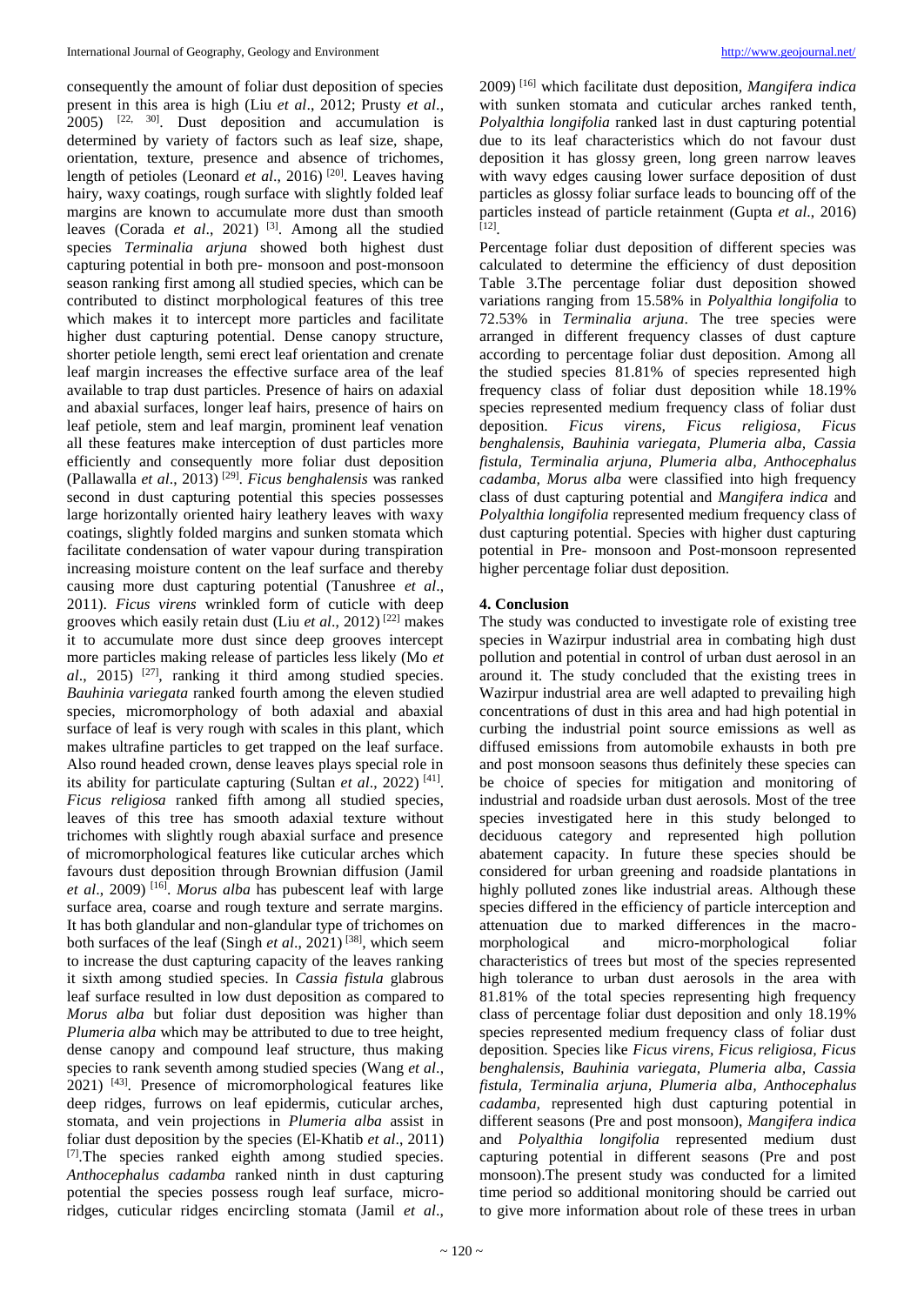landscaping of industrial areas.

# **5. References**

- 1. Census. Demographic Profile of Delhi, 2011. Available at https://censusdata2011.html visited on 22/01/2022
- 2. Chen S, Jiang N, Huang J, Xu X, Zhang H, Zang Z, *et al*. Quantifying contributions of natural and anthropogenic dust emission from different climatic regions. Atmospheric Environment. 2018;191:94-104. https://doi.org/10.1016/j.atmosenv.2018.07.043.
- 3. Corada K, Woodward H, Alaraj H, Collins MC, Nazelle AD. A systematic review of the leaf traits considered to contribute to removal of airborne particulate matter pollution in urban areas. Environmental Pollution. 2021;269:116104.
- 4. CPCB. Phytoremediation of particulate matter from ambient environment through dust capturing plant species. Central Pollution Control Board, New Delhi, India, 2007, 1-123.
- 5. Das S, Prasad P. Particulate matter capturing ability of some plant species: Implication for phytoremediation of particulate pollution around Rourkela steel plant, Rourkela, India. Nature Environment and Pollution Technology. 2012;11(4):657-665.
- 6. Dey S, Di Girolamo L. A climatology of aerosol optical and microphysical properties over the Indian subcontinent from 9 years (2000–2008) of Multiangle Imaging Spectroradiometer (MISR) data. Journal of Geophysical Research. 2010;115:D15204. DOI:10.1029/2009JD013395.
- 7. EL-Khatib AA, EL Rahman Abd, Elsheikh OM. Leaf geometric design of urban trees: potentiality to capture airborne particle pollutants. Journal of Environmental Studies. 2011;7:49-59.
- 8. Ganguly T, Selvaraj KL, Guttikunda SK. National Clean Air Programme (NCAP) for Indian cities: Review and outlook of clean air action plans. Atmospheric Environment. 2020;X8:100096.
- 9. GBD. 2016 risk factors: Gakidou E, Afshin A, Abajobir AA, Abate KH, Abbafati C, Abbas KM, *et al*. Global, Regional, and National Comparative Risk Assessment of 84 Behavioural, Environmental and Occupational, and Metabolic Risks or Clusters of Risks, 1990-2016: A Systematic Analysis for the Global Burden of Disease Study 2016. Lancet. 2017;390(10100):1345-1422. http://doi.org/10.1016/S0140-6736(17)32366-8.
- 10. Gulia S, Kaur S, Mendiratta S, Tiwari R, Goyal SK, Gargava P, *et al*. Performance evaluation of air pollution control device at traffic intersections in Delhi. Int. J Environmental Science and Technology. 2022;19:785-796. https://doi.org/10.1007/s13762-021- 03641-3.
- 11. Gulia S, Goyal P, Goyal SK, Kumar R. Re- suspension of road dust: contribution, assessment and control through dust suppressants- A review. Internatinal Journal of Environmental Science and Technology. 2019;(16):1717-1728.
- 12. Gupta GP, Kumar B, Kulshrestha UC. Impact and pollution indices of urban dust on selected plant species for green belt development: mitigation of the air pollution in NCR Delhi, India. Arabic Journal of Geosciences. 2016;9:136-115. https://doi.org/10.1007/s12517-015-2226-4.
- 13. Hrotkó K, Gyeviki M, Sütöriné DM, Magyar L,

Mészáros R, Honfi P, Kardos L. Foliar dust and heavy metal deposit on leaves of urban trees in Budapest (Hungary). Environmental and Geochemical Health. 2021;43:1927-1940. https://doi.org/10.1007/s10653- 020-00769-y

- 14. Huang JP, Liu JJ, Chen B, Nasiri SL. Detection of anthropogenic dust using CALIPSO lidar measurements. Atmospheric Chemistry and Physics. 2015;15:11653-11665. https://doi.org/10.5194/acp-15- 11653-2015.
- 15. Jain D, Bhatnagar S, Rathi V, Sharma D, Sachdeva K. Mainstreaming built Environment for air pollution mitigation plan in Delhi. Economic and Political weekly. 2021;56:6-19.
- 16. Jamil S, Abhilash PC, Singh A, Singh N, Hari MB. Fly ash trapping and metal accumulating capacity of plants: Implication for green belt around thermal power plants. Landscape and Urban Planning. 2009;92:136-147.
- 17. Kaler NS, Bhardwaj SK, Pant KS, Rai TS. Determination of leaf dust accumulation on certain plant species grown alongside national highway – 22, India. Current World Environment. 2016;11(1):77-82.
- 18. Kardel F, Wuyts K, Maher BA, Hansard R, Samson R. Leaf saturation isothermal remanent magnetization (SIRM) as a proxy for particulate matter monitoring: Inter-species differences and in-season variation. Atmospheric Environment. 2011;45(29):5164-5171. https://doi.org/10.1016/j.atmosenv.2011.06.025.
- 19. Kumar P, Khare M, Harrison RM, Bloss WJ, Lewis A, Coe H, *et al*. New directions: Air pollution challenges for developing megacities like Delhi. Atmospheric Environment. 2015;122:657-661. https:// doi:10.1016/j.atmosenv.2015.10.032.
- 20. Leonard RJ, McArthur C, Hochuli DF. Particulate matter deposition on roadside plants and the importance of leaf trait combinations. Urban Forestry and Urban Greening. 2016;20:249-253.
- 21. Li Y, Wang S, Chen Q. Potential of thirteen urban greening plants to capture particulate matter on leaf surfaces across three levels of ambient atmospheric pollution. Int J Environment Research and Public Health. 2019;16(3):1-12. https://doi.org/10.3390/ijerph16030402
- 22. Liu L, Guan D, Peart MR. The morphological structure of leaves and the dust-retaining capability of afforested plants in urban Guangzhou, South China. Environmental Science and Pollution Research. 2012;19:3440-3449. https://doi.org/10.1007/s11356- 012-0876-2
- 23. Liu L, Guan D, Peart MR. The morphological structure of leaves and the dust-retaining capability of afforested plants in urban Guangzhou, South China. Environmental Science Pollution Research. 2012;19:3440-3449.
- 24. Liu Y, Yang Z, Zhu M, Yin J. Role of plant leaves in removing airborne dust and associated metals on Beijing roadsides. Aerosol Air Quality Research. 2017;17:2566-2584.
- 25. Mahowald NM, Zender CS, Luo C, Savoie D, Torres O, Del CJ. Understanding the 30-year Barbados desert dust record. Journal of Geophysical Research. 2002;107:D21. https://doi:10.1029/2002JD002097.
- 26. Meravi N, Singh PK, Prajapati SK. Seasonal variation of dust deposition on plant leaves and its impact on